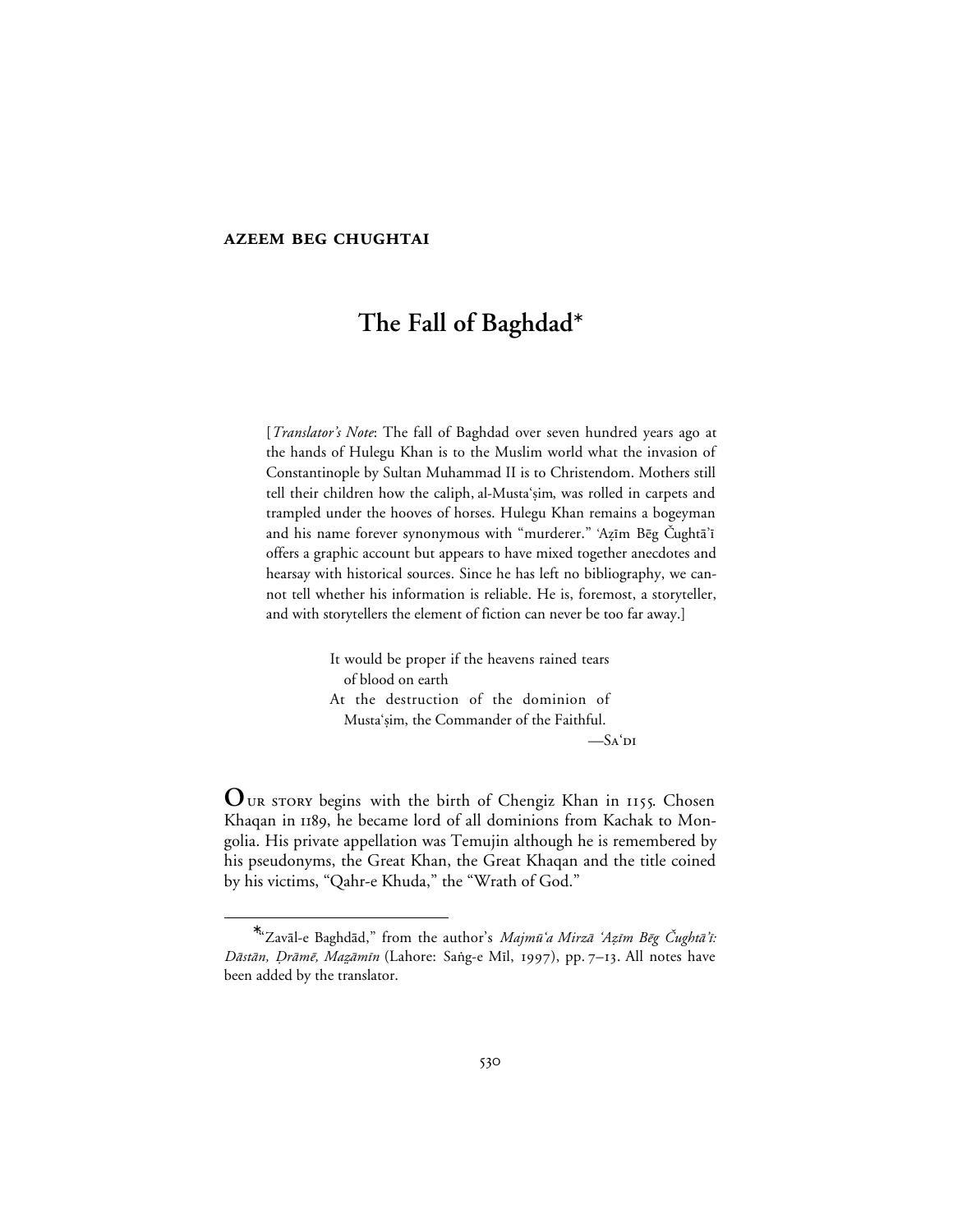Abdul Latif, the famous Muslim historian, writes of his nation of Mongols in these words: "Their men and their women fight in combat. The arrow is their main weapon and meat their staple food. No one is spared in their onslaught. They will not even let the women and children get away."

Chengiz had no contact with the Islamic world but his kingdom shared a common border with the dominions of Khwarizm Shah. The Muslims invited trouble when one of the Khwarizm's governors rashly ordered the execution of some Mongol traders and the confiscation of their goods.

Chengiz wanted to establish friendly relations with the Khwarizm Shah. He sent an emissary, demanding to have the governor tried and punished. It was after a denial of justice and the murder of his emissary that the Mongol took to the sword. A million Mongols are said to have marched under his standards on the campaign against the most powerful of the Muslim princes. They swarmed out of the Steppes and swept away everything before them. Khwarizm Shah assembled an army of four hundred thousand to withstand the onslaught.<sup>1</sup> One after another the towns, villages, Casbahs and fortresses were overrun; their populace subjected to rapine and slaughter. Vast tracts of land, once prosperous and beautiful, now lay in ruins. Except for corpses and piles of rubble, nothing remained.

After leveling Khajand and slaughtering the inhabitants of Bokhara, Chengiz marched upon Samarkand. Samarkand was a unique city in the Islamic empire. A London or Paris of its time, it was the capital of old Sogdiana and unrivaled in the entire world for its trade, industry and commerce. The citadel of Samarkand had a perimeter wall of three miles, manned by a garrison of one million. With such a large military presence, it is easy to imagine the immense scale of the town.

Mongol troops besieged the capital. The siege was supported by the mutiny of sixty thousand of its defenders who left the ramparts to join Mongol ranks, but Chengiz showed little sympathy with the turncoats and had them executed. Bereft of hope, the imam and the qazis of the city

 <sup>1</sup> <sup>1</sup>In his *The Decline and Fall of the Roman Empire*, 6 vols. (London: David Campbell Publishers, 1993), Edward Gibbon writes that in the first battle the Sultan lost 160,000 soldiers. Astonished by the multitude and valor of the Mongol troops, he withdrew his forces to defend frontier towns, but the Mongols pursued him and besieged the towns. Cf. vol. VI, p. 315.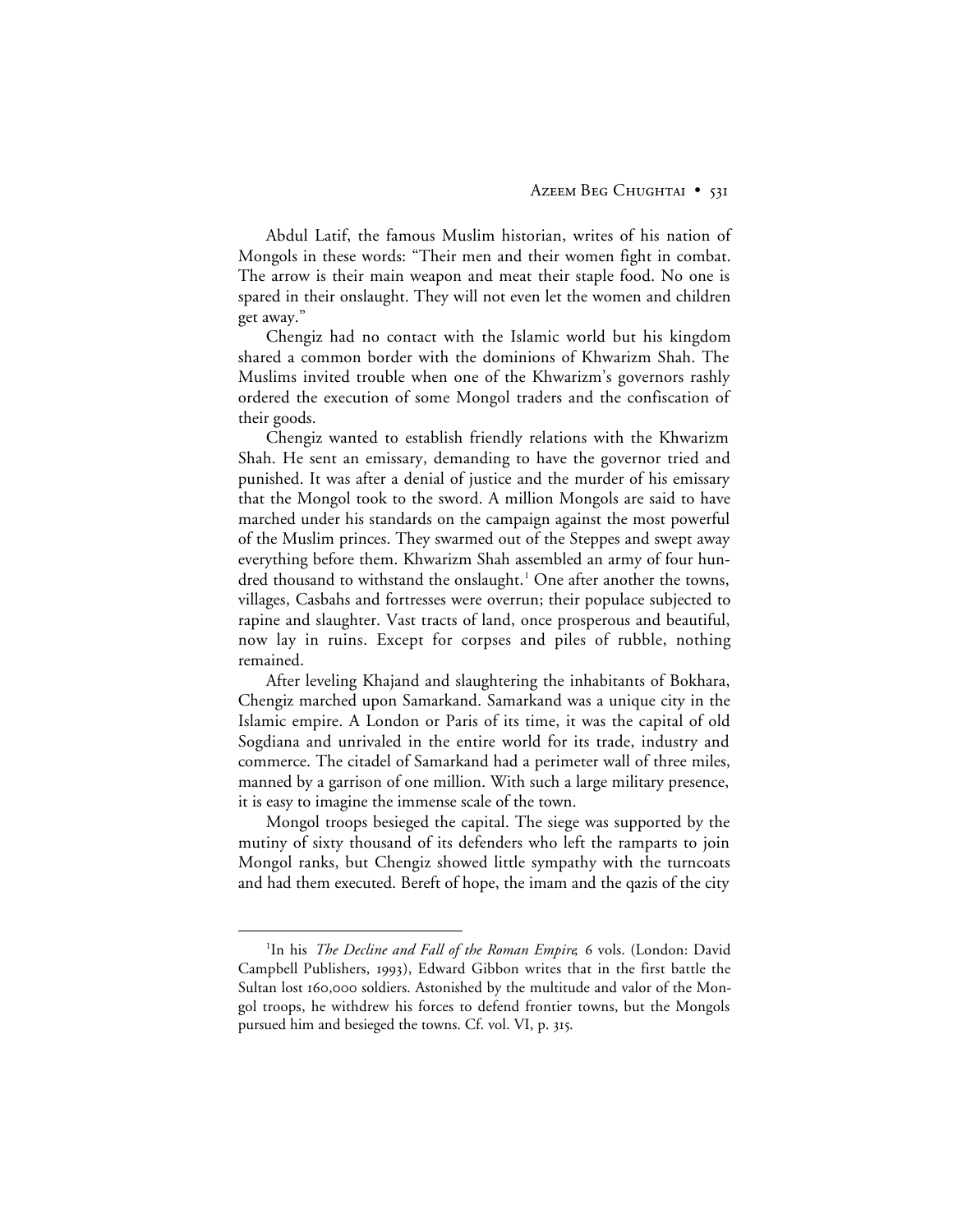#### 532 • THE ANNUAL OF URDU STUDIES

pleaded for a cessation of hostilities but their pleas were ignored. The city was ravaged and, except for some artisans and other laborers who amounted to fifty thousand, the entire populace was put to the sword. It is said that nine hundred and fifty thousand people perished. If the destruction of a city of a million and the slaughter of nine hundred and fifty thousand of its inhabitants is not the "Wrath of God" then what is?

After Samarkand and Bokhara, Chengiz Khan's army turned towards Balkh. The inhabitants of Balkh had heard of the fate of Samarkand; fearing for their lives, they decided not to put up a fight. They sent emissaries instead, laden with gifts, to sue for peace. Chengiz Khan took the gifts and seemingly accepted their terms. Then he lured the inhabitants outside the town for a census and they were slaughtered as soon as they had assembled. The town was burnt to the ground.

After Balkh came Khiva's turn. The population was slaughtered and the banks of the Oxus were breached to flood the town. Not a vestige was left of its existence.

From Khiva, Chengiz proceeded to Nesa. Seventy thousand men, women and children were rounded up, bound, forced to lie down on the ground and then pierced with arrows. Next came Nishapur, which was Banu Tahir's [The Tahirids] capital. In and around the capital city, seven million forty-seven thousand people were massacred. The city was leveled, its foundations ploughed and, to set an example, its soil was sown with barley.<sup>2</sup>

From here Chengiz rode towards Herat, inflicting upon it the same fate as its predecessors. The town was annihilated. One million six hundred thousand people were killed. Such was the devastation that when the Mughals of Hindustan reclaimed the town many years later, only forty residents could be assembled in the central mosque.

 <sup>2</sup> <sup>2</sup>Juvaini relates that the Mongols built a tower of skulls in Nishapur. "Flies and wolves feasted on the breasts of *sadrs*; eagles on mountain tops regaled themselves with the flesh of delicate women; vultures banqueted on the throats of houris." See Ala-ud-Din Ata-Malik Juvaini ['Alā'u 'd-Dīn 'Atā' Malik Juvainī], *The History of the World Conqueror,* trans. J.A. Boyle (Cambridge: Harvard Univ. Pr., 1958), p. 178.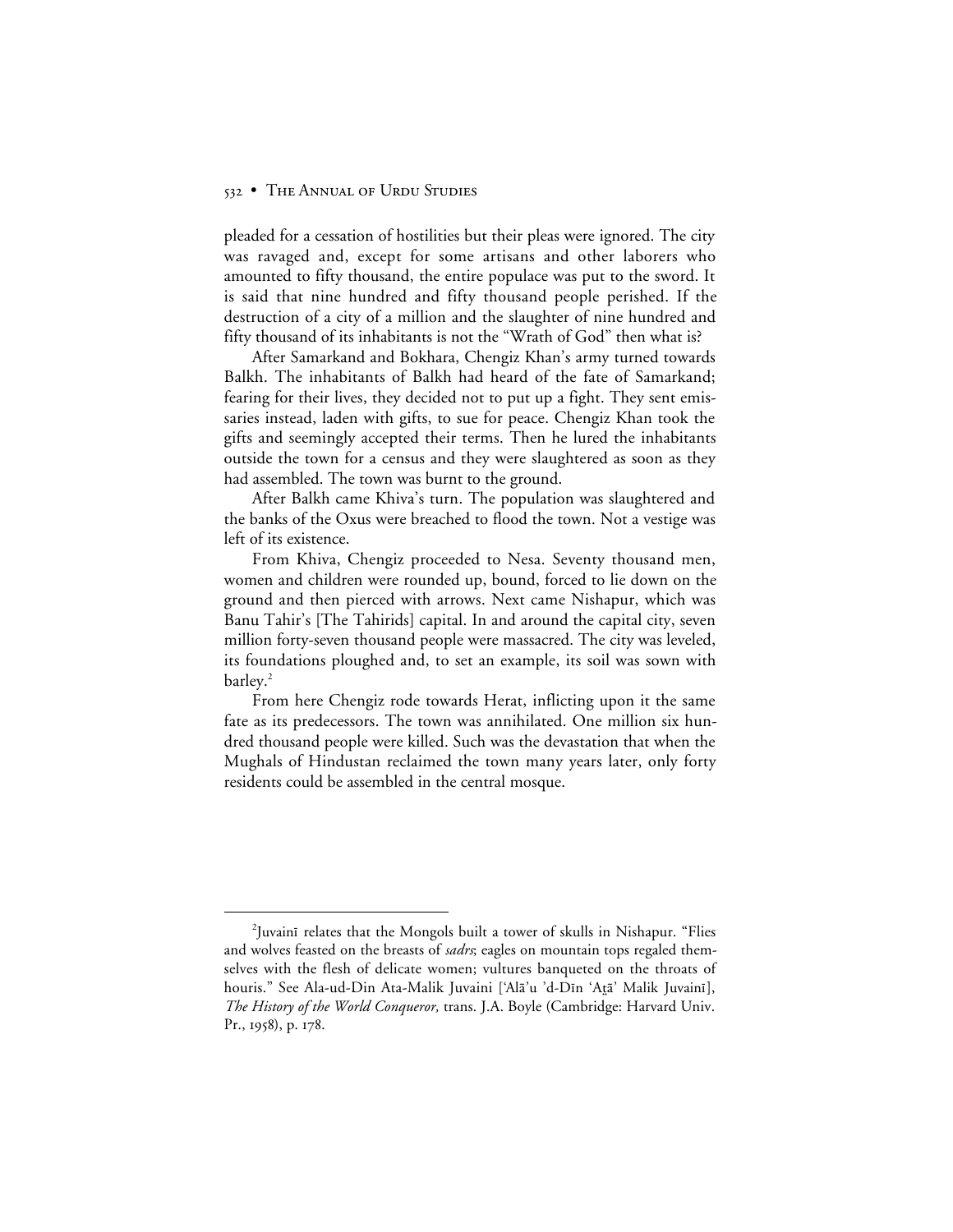After Herat came Zilla's turn. Zilla was a seat of governance. Hamadan and Dunbawar fell after, their fate equally grim. From here, Chengiz pursued Jalaluddin Khwarizmi to the banks of Indus.<sup>3</sup>

The Mongol hordes left a trail of scorched earth behind them. The caliph's armies stopped Genghis from entering Arabian Iraq but Transoxiana, Khorasan and Iran lay in ruins, their civilizations turned into deserts, their famed cities in rubble, their roads desolate. Chengiz Khan died on the return journey. Over twenty million people perished in his massacres. This number will suffice for now, although some historians claim that the actual figure is far greater.

Chengiz Khan had close to a hundred sons and grandsons. The wellknown ones include: Batu Khan, Mangu Khan, Kublai Khan, Chughtai Khan, Hulegu Khan, and others. Kublai Khan became emperor of Cathay, Batu Khan sat upon his father's throne, and Chughtai Khan became famous for his progeny.

Hulegu Khan was the grandson of Chengiz. He became governor of Iran when al-Musta'sim was the caliph of Baghdad. The Abbasid caliphate was indifferent to the Mongol specter. The intellectuals were distracted by theological disputes and the caliph was sunk in pleasures. The Shi'as had their own axe to grind; the good caliph, in his wisdom, had their neighborhood razed to the ground and put them in chains. It is said that following this atrocity his Shi'a vizier sent for Hulegu.

Hulegu wrote a letter to the caliph, saying, "When I was campaigning in Rudbar, I had asked for your aid but you did not send me a single man. It is high time that you learn some manners lest you wish to lose your sword and scepter."4

Hulegu Khan besieged Baghdad with an enormous army. His artillery rained a barrage of rocks and naphtha flame. After a siege of forty

 $\frac{1}{3}$ <sup>3</sup>Jalālu 'd-Dīn repeatedly fought the Mongols as he retreated but at the banks of the Indus, near the present-day town of Attock, he was so overwhelmed by the odds that he spurred his horse into the waves and swam to the other shore. His valor in combat earned him the admiration of Chengiz himself.

 $\rm ^4Gibbon$  writes that Mustaʻṣim encountered Hulegu with haughty embassies: "On the divine decree is founded the throne of the sons of Abbas; and their foes shall surely be destroyed in this world and the next. Who is this Hulegu that dares to rise against them? If he is desirous of peace, let him instantly depart from the sacred territory; and perhaps he may obtain from our clemency the pardon of his fault" **(**vol. VI, p. **).**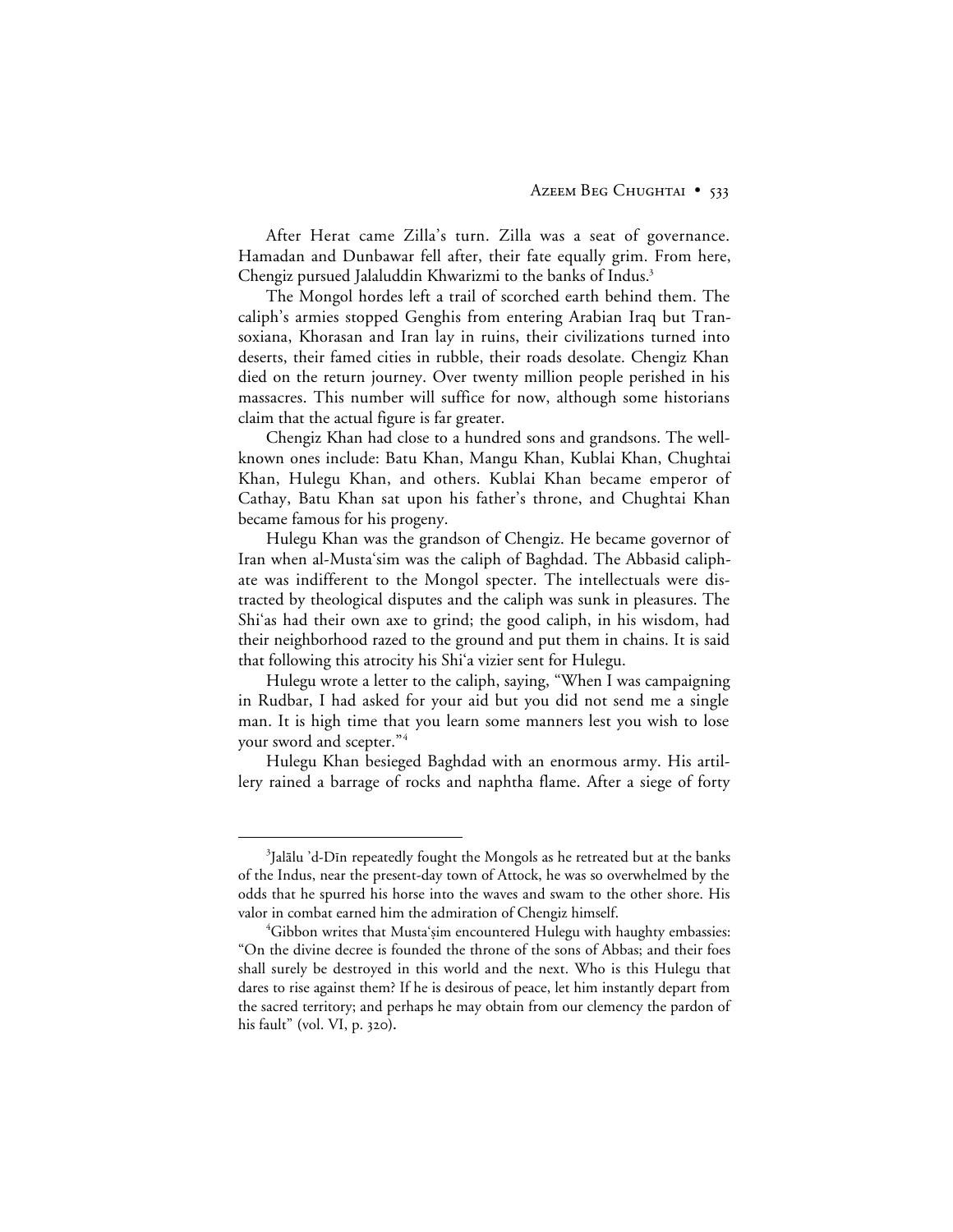#### 534 • THE ANNUAL OF URDU STUDIES

days, the city nobles decided to negotiate with Hulegu. Hulegu invited the caliph's courtiers into his camp under the pretext of negotiations and had them killed as soon as they arrived. Now the caliph set out himself with his brother, two sons and close to three thousand men—all grandees of the city, judges, sheikhs, imams and other notable citizens. Hulegu received them graciously and distinguished them with royal favors. After giving assurances to the caliph, he asked if he could take a census of the city and requested the caliph to order all men-at-arms and armed citizens to assemble outside the city gates. They were arrested as soon as they gathered and murdered the next day. The troops were then ordered to sack the city.

In one hall of the royal palace there stood a golden tree. Golden birds sat upon its branches and emeralds were embedded in its golden bark. In another hall, called Aivan-e Firdausi, splendid chandeliers hung from the ceilings. The walls were emblazoned with patterns of rubies and emeralds and their beautiful colors added to the magnificence of the surroundings. Palaces and gardens stretched out for miles on either side of the river and marble stairs descended to the water. There were many harbors and marinas along the river where the naval fleet, galleys and ships of all shapes and sizes lay at anchor. The military warships included tall ships with sails as well as small police petrol boats. Hundreds of pleasure boats, called *zoaks*, lay at anchor along the riverbanks. Every boat was decorated with beautiful streamers which fluttered and their colors, reflected upon the water's surface, brought the entire scene to life.

The central mosque was a beautiful and splendid building.

The public hall, called Qasr-e-Khuld, had an enormous green dome in the center which was close to eight thousand one hundred and twelve feet high. At the tip of the dome there was a statue of a mounted horseman holding a lance.

In short, Baghdad was a bride among cities, a beautiful and sophisticated metropolis where, for five hundred years, the Abbasid caliphate had collected the wealth, culture and luxury of the world. This was the Baghdad that Hulegu destroyed.

Only a master can do justice describing the scenes of destruction. How can one speak of the women and children who came out of their homes, holding the Qur'an in their hands, pleading for their lives, as they were coolly put to the sword. Delicate girls of refined upbringings, who had scarcely even imagined they would ever mingle with the public, were now dragged out of their homes into the streets, raped and left for dead.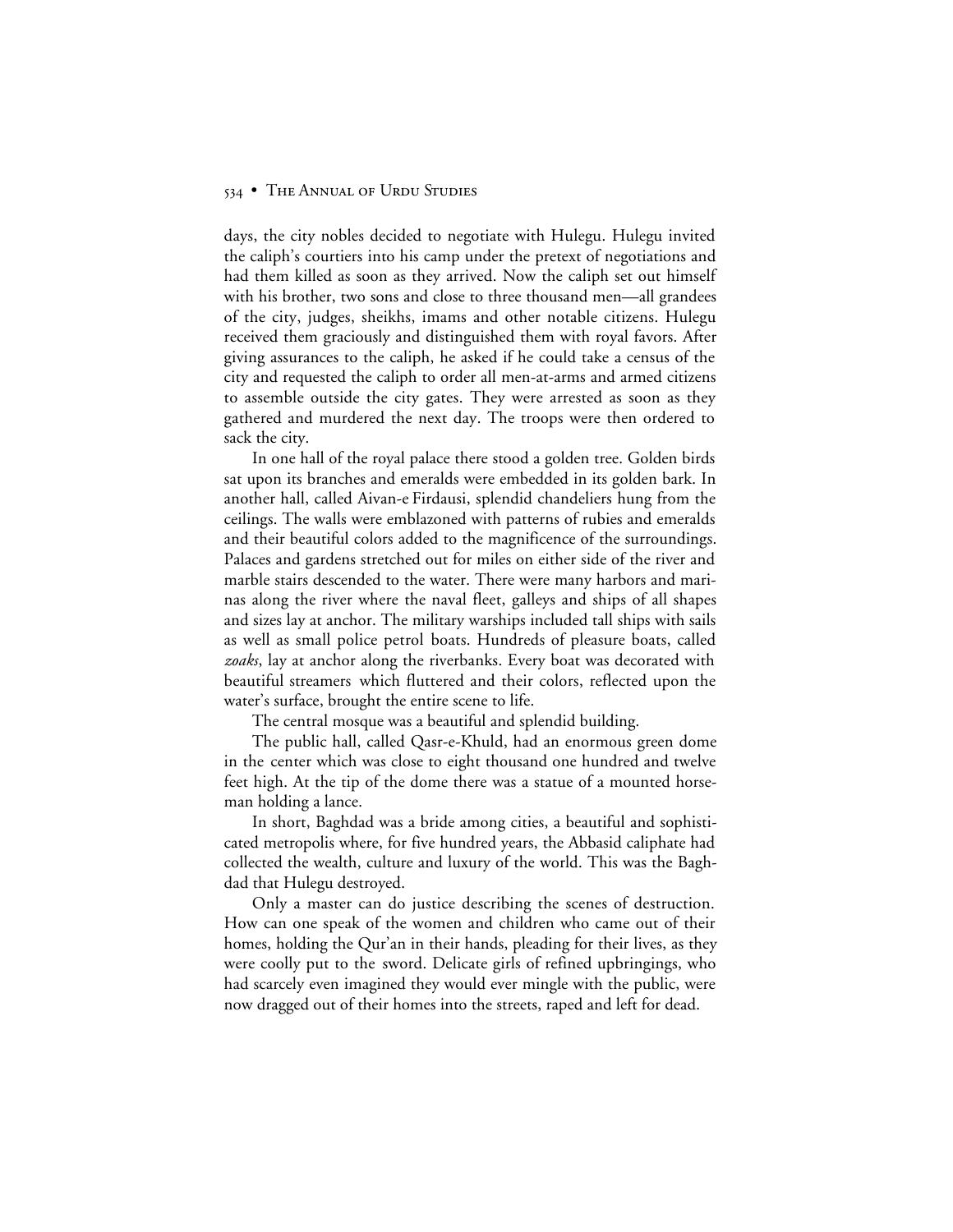Hoards of curiosities, both scientific and industrial, and books that the caliphs had painstakingly collected over the years were lost. Within a few hours, the civilization of Arabia, Persia and Mesopotamia was laid to waste. The rapine and slaughter continued for thirty days. In the narrow streets, the blood flowed ankle-deep. The river Tigris turned red for miles. Palaces, mosques and shrines were torched for the gold of their domes. Patients were slain where they lay, students and teachers were put to the sword. Shrines were desecrated and tombs were dug up. Books were thrown upon bonfires or cast into the river. Thousands of years of knowledge perished forever.

The caliph, along with his sons and his family, was also killed. Only a handful of the Abbasid family escaped with their lives. Baghdad, the cradle of civilization, lay destroyed. Of its population of two million, over three quarters lay dead.<sup>5</sup>

The catastrophe occurred in the middle of the thirteenth century. Arab and Persian historians portray the heartrending tragedy as divine punishment. Ibn-e Taseer writes that the shock waves of the Mongol attack were felt over the entire world and especially the Islamic empire. He says that the world has not seen such a calamity since the dawn of time. Ala'uddin 'Ata-Malik Juvaini was in the service of Hulegu Khan when he compiled *Jehān-Kushā*, an account of Hulegu's conquests. He lamented that Khorasan, which was once a center of knowledge and learning, was plunged into darkness in the aftermath of the onslaught. "Today … the earth hath been divested of the adornment of the presence of those clad in the gown of science and those decked in the jewels of learning and letters," he wrote in testimony of the destruction.

After destroying Baghdad the barbarians crossed the Euphrates and arrived in Arab Iraq, continuing their massacres wherever they went. When they overran Syria and Palestine, the citizens of Aleppo and Damascus also fell to their sword. At Aleppo, fifty thousand men were butchered and ten thousand women and children were captured and sold

 $\frac{1}{5}$  $5$ Accounts of casualties vary. The Persian historian Rashīd ad-Dīn estimates eight hundred thousand killed. The Arab chronicler, Maqrīzī, counts two million; see Henry H. Howorth, *History of the Mongols* (London: Longmans, 1876), vol. 3, pp.  $126 - 7$ . A third source is Hulegu himself. Apparently, he wrote a letter to Louis IX of France, in 1262, saying that more than two hundred thousand were killed in Baghdad. See David Morgan, *The Mongols* (Cambridge, MA: Blackwell, 1986), p. 156.